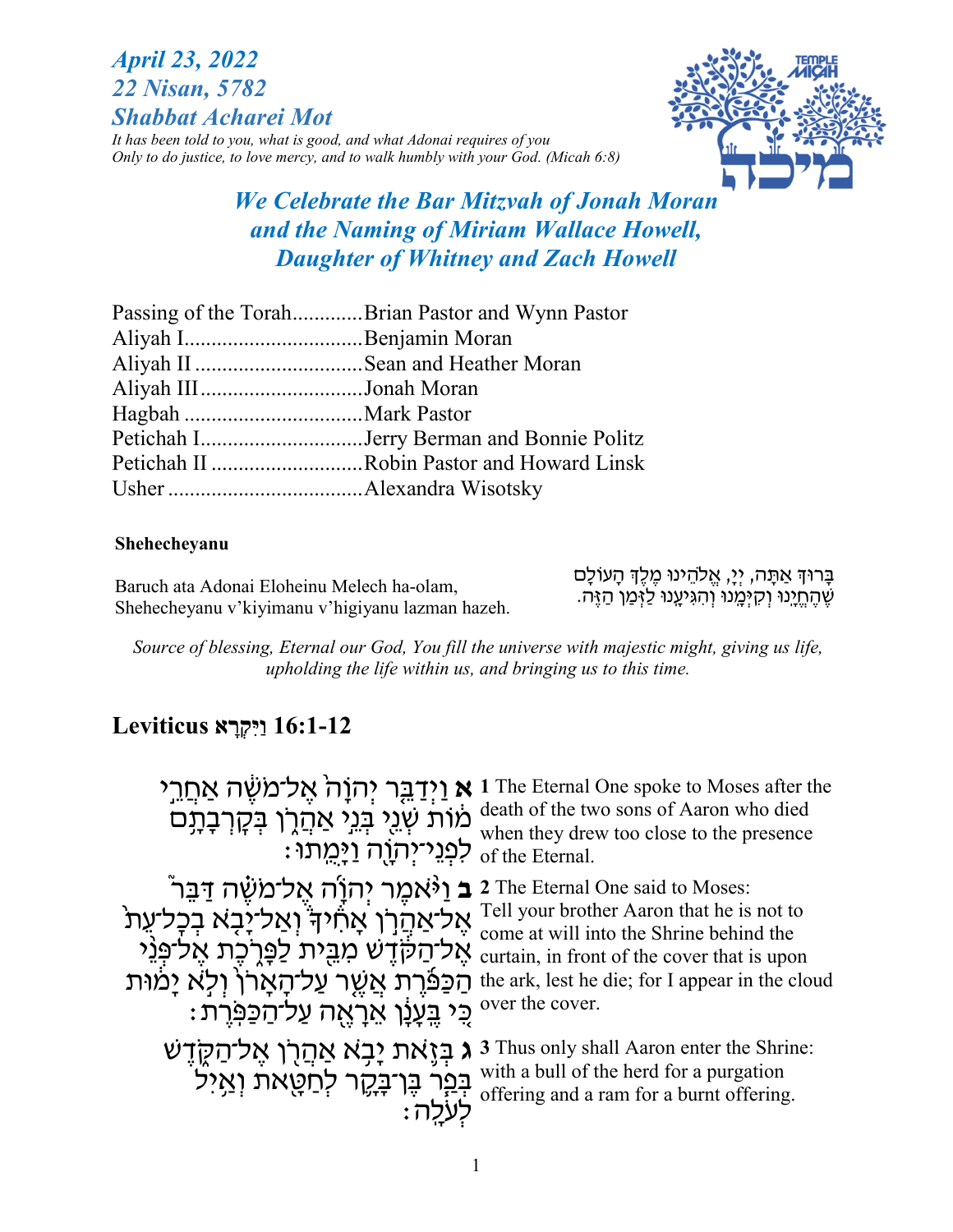| ד כִּתְנֻת <sup>ַ</sup> בַּד קודָש ילִבָּשׁ<br>וּמִכְנְסֵי־בַד יְהִיוּ עַל־בִּשָׂרוֹ<br>וּבְאַבְנֵט בַּד <sup>י</sup> יַחְגֹּר וּבְמִצְנֵפֵת בַּד<br>יִצְגֶף בִּגְדֵי־קָדֶשׁ הֵם וְרָחֵץ בַּמֵּיִם<br>ּאֵת־בִּשַׂרְוֹ וּלְבֵשֵׁם | 4 He shall be dressed in a sacral linen<br>tunic, with linen breeches next to his flesh,<br>and be girt with a linen sash, and he shall<br>wear a linen turban. They are sacral<br>vestments; he shall bathe his body in water<br>and then put them on. |
|----------------------------------------------------------------------------------------------------------------------------------------------------------------------------------------------------------------------------------|---------------------------------------------------------------------------------------------------------------------------------------------------------------------------------------------------------------------------------------------------------|
| ה וּמֶאֵת עֲדַת ּבְּנֵי יִשְׂרָאֵל יִקֵח                                                                                                                                                                                         | <b>5</b> And from the Israelite community he                                                                                                                                                                                                            |
| שְׁנֵי־שִׂעִירֵי עַזָּים לְחַטָָאת וְאֵיל                                                                                                                                                                                        | shall take two he-goats for a purgation                                                                                                                                                                                                                 |
| ּאַחָד לִעלַה                                                                                                                                                                                                                    | offering and a ram for a burnt offering.                                                                                                                                                                                                                |
| <b>ו</b> וְהִקְרֶיב אַהֲרֶן אֶת־פֵּר הַחַטֶּאת<br>ּאֲשֶׁר־לֶוֹ וְכִפֶּר בַּעֲדָוֹ וּבְעַד בֵּיתָוֹ                                                                                                                               | <b>6</b> Aaron is to offer his own bull of<br>purgation offering, to make expiation for<br>himself and for his household.                                                                                                                               |
| <b>ז</b> וְלָקָח אֶת־שְׁנֵי הַשְּׂעִירֶם וְהֶעֱמֶיד                                                                                                                                                                              | 7 Aaron shall take the two he-goats and let                                                                                                                                                                                                             |
| אתם לפגי יהוה פתח אהל                                                                                                                                                                                                            | them stand before the Eternal at the                                                                                                                                                                                                                    |
| : מוֹעד                                                                                                                                                                                                                          | entrance of the Tent of Meeting;                                                                                                                                                                                                                        |
| ח וְנָתַּן אַהֲרֶן עַל־שָׁגֵי הַשְּׂעִירֶם                                                                                                                                                                                       | <b>8</b> and he shall place lots upon the two                                                                                                                                                                                                           |
| גּרָלְוֹת גּוֹרֵל אֵחָד <sup>י</sup> לַיֹּהוַׂה וְגוֹרֵל                                                                                                                                                                         | goats, one marked for the Eternal and the                                                                                                                                                                                                               |
| <u>ּאַחָד לַעֲזַאזֵל</u>                                                                                                                                                                                                         | other marked for Azazel.                                                                                                                                                                                                                                |
| <b>ָט</b> וְהִקְרֵיב אַהֲרן אֱת־הַשֶּעִיר                                                                                                                                                                                        | <b>9</b> Aaron shall bring forward the goat                                                                                                                                                                                                             |
| אֲשֶׁר עָלֶה עָלֶיו הַגּוֹרָל לַיהוָה                                                                                                                                                                                            | designated by lot for the Eternal, which he                                                                                                                                                                                                             |
| : וְעֲשֻׂהוּ חַטֵּאת                                                                                                                                                                                                             | is to offer as a purgation offering;                                                                                                                                                                                                                    |
| ֿוְהַשֶּׂעָ֫יר אֲשֶׁר עָלָה עַלֵיו הַגּוֹרַל                                                                                                                                                                                     | 10 while the goat designated by lot for                                                                                                                                                                                                                 |
| <u>ַלַעֲזָאזֶל יְעֲמַד־חֶי לִפְגֵי יְהְוֶה</u>                                                                                                                                                                                   | Azazel shall be left standing alive before                                                                                                                                                                                                              |
| לְכַ <sup>ֹ</sup> ּפֵר עָלֶיוֹ לְשַׁלַּח אֹתֶוֹ לַעֲזָאזֵל                                                                                                                                                                       | the Eternal, to make expiation with it and                                                                                                                                                                                                              |
| ּהַמִּדְבָּרָה                                                                                                                                                                                                                   | to send it off to the wilderness for Azazel.                                                                                                                                                                                                            |
| <b>יא</b> והקריב אַהַרו אֶת־פֶּר                                                                                                                                                                                                 | 11 Aaron shall then offer his bull of                                                                                                                                                                                                                   |
| הַחַטָּאת אֲשֶׁר־לוֹ וְכְפֵּר בַּעֲדָוֹ                                                                                                                                                                                          | purgation offering, to make expiation for                                                                                                                                                                                                               |
| וּבְ <u>ע</u> ְד בֵּיתֶוֹ וְשָׁחֵֵט אֶת־ <u>פ</u> ְּר                                                                                                                                                                            | himself and his household. He shall                                                                                                                                                                                                                     |
| ּהַחַטָּאת אֲשֶׁר־לוֹ                                                                                                                                                                                                            | slaughter his bull of purgation offering,                                                                                                                                                                                                               |
| <b>יב</b> וְלַקַח מִלְאֹ־הַמַּחְתָּה גַּחֲלֵי־אֵשׁ<br>מֵעַל הַמִּזְבֵּׂהַ מִלְּמָיֵי יִהוָֹה וּמִלְא<br>חָפִנָּיו קִטְרֵת סַמְּים דַּקֶה וְהֵבִיא<br>ּמִבֵּית לַפְּרִכֵת:                                                        | 12 and he shall take a panful of glowing<br>coals scooped from the altar before the<br>Eternal, and two handfuls of finely ground<br>aromatic incense, and bring this behind the<br>curtain.                                                            |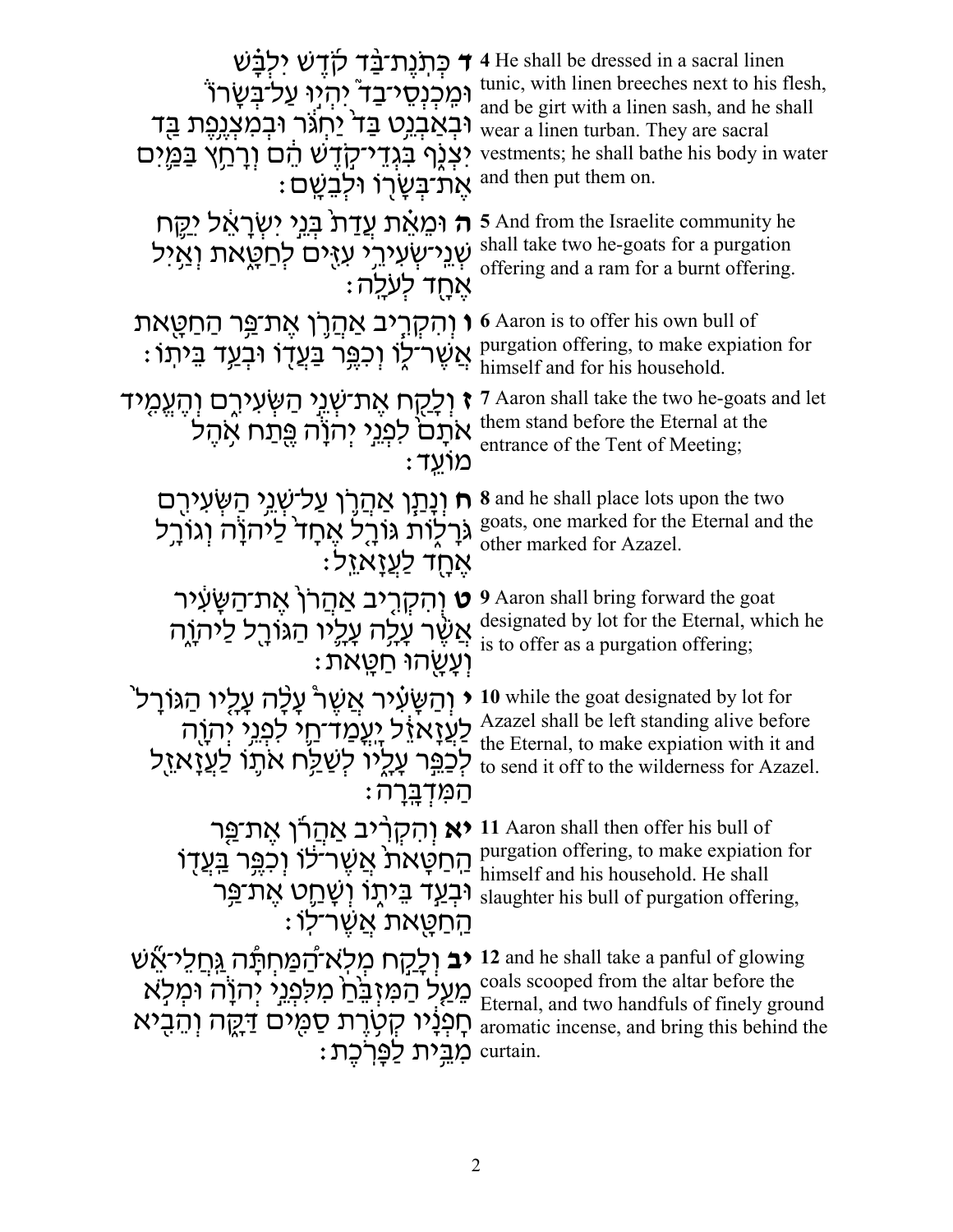# **Haftarah for Acharei Mot: 2 Samuel 1: 20-22**

In parashat Acharei Mot, God speaks to Aaron after the death of his two sons, who died suddenly in sacred service. We also read the Holiness Code, including the prohibition and condemnation of gay sex. As a corrective to this reading, the Haftarah celebrates gay love. In this selection, David laments the death of his lover, Jonathan. David speaks generally to the public, celebrating Jonathan's skill as a warrior, and also speaks lovingly of their relationship.

Today, we celebrate love and queer relationships of all forms. All are worthy of honor and respect.

| <b>ָכ</b> אַל־תַּגְּידוּ בְגַת אַל־תְּבַשְּׂרָוּ                                                                                                 | 20 Tell it not in Gath, do not proclaim it in                                      |
|--------------------------------------------------------------------------------------------------------------------------------------------------|------------------------------------------------------------------------------------|
| בְּחוּצְת אַשְׁקְלֶוֹן פֶּן־תִּשְ <u>ׁמַ</u> וֹהְנָה                                                                                             | the streets of Ashkelon, lest the daughters                                        |
| בִּנְוֹת פִּלְשְׁתֵּים פֵּן־תַעֲלְזֶנָה בִּנְוֹת                                                                                                 | of the Philistine rejoice, lest the daughters                                      |
| ּהַעֲרֹלים                                                                                                                                       | of the uncircumcised exult.                                                        |
| <b>כא</b> הָרֵי בַגִּלְבֹּעַ אַל־טַל וְאַל־מָטֶר                                                                                                 | 21 O hills of Gilboa-Let there be no dew                                           |
| ְעֲלֵיכֶם וּשְׂדֵי תְרוּמֶת כִּי שֶׁם נִגְעַל ׁ                                                                                                  | or rain on you, or bountiful fields, for there                                     |
| כְּגֵן גִּבּוֹרֹיִם מָגֵן שַׁאול בּלִי מַשִׁיחַ                                                                                                  | the shield of warriors lay rejected, the                                           |
| בַשַּׁמֵן :                                                                                                                                      | shield of Saul, polished with oil no more.                                         |
| קֱשֶׁת יְהוֹנָתָן לָא נָשְׂוֹג אֲחֲוֹר warriors— the bow of Jonathan never<br>וְחֶרֶב שָׁאוֹל לָא תָשְׁוּב רֵיכֵקָם (עֵר הָיִקָם uithdrew empty. | 22 From the blood of slain, from the fat of<br>warriors— the bow of Jonathan never |

| <b>Siman Tov</b>                                                            | ּסִימַן טוֹב וּמַזַּל טוֹב.                                       |
|-----------------------------------------------------------------------------|-------------------------------------------------------------------|
| Siman tov umazal tov umazal tov v'siman tov<br>Y'hei lanu, ul'chol Yisrael. | וּמַזַּל טוֹב וְסִימַן טוֹב.<br>יִהֵא לָנוּ. וּלִכָּל יִשְׂרָאֵל. |
| It is a good and lucky sign for us and all Israel!                          |                                                                   |

#### **Shehecheyanu**

Baruch ata Adonai Eloheinu Melech ha-olam, Shehecheyanu v'kiyimanu v'higiyanu lazman hazeh. בָּרוּדְ אַתָּה, יְיָ, אֱלֹהֵינוּ מֶלֶדְ הָעוֹלָם ְ שֶׁ הֶ חֱ יָ ֽנוּ וְ קִ יּמָ ֽ נוּ וְ הִ גִּ יעָ ֽנוּ לַזְּ מַ ן הַ זֶּה.

*Source of blessing, Eternal our God, You fill the universe with majestic might, giving us life, upholding the life within us, and bringing us to this time.*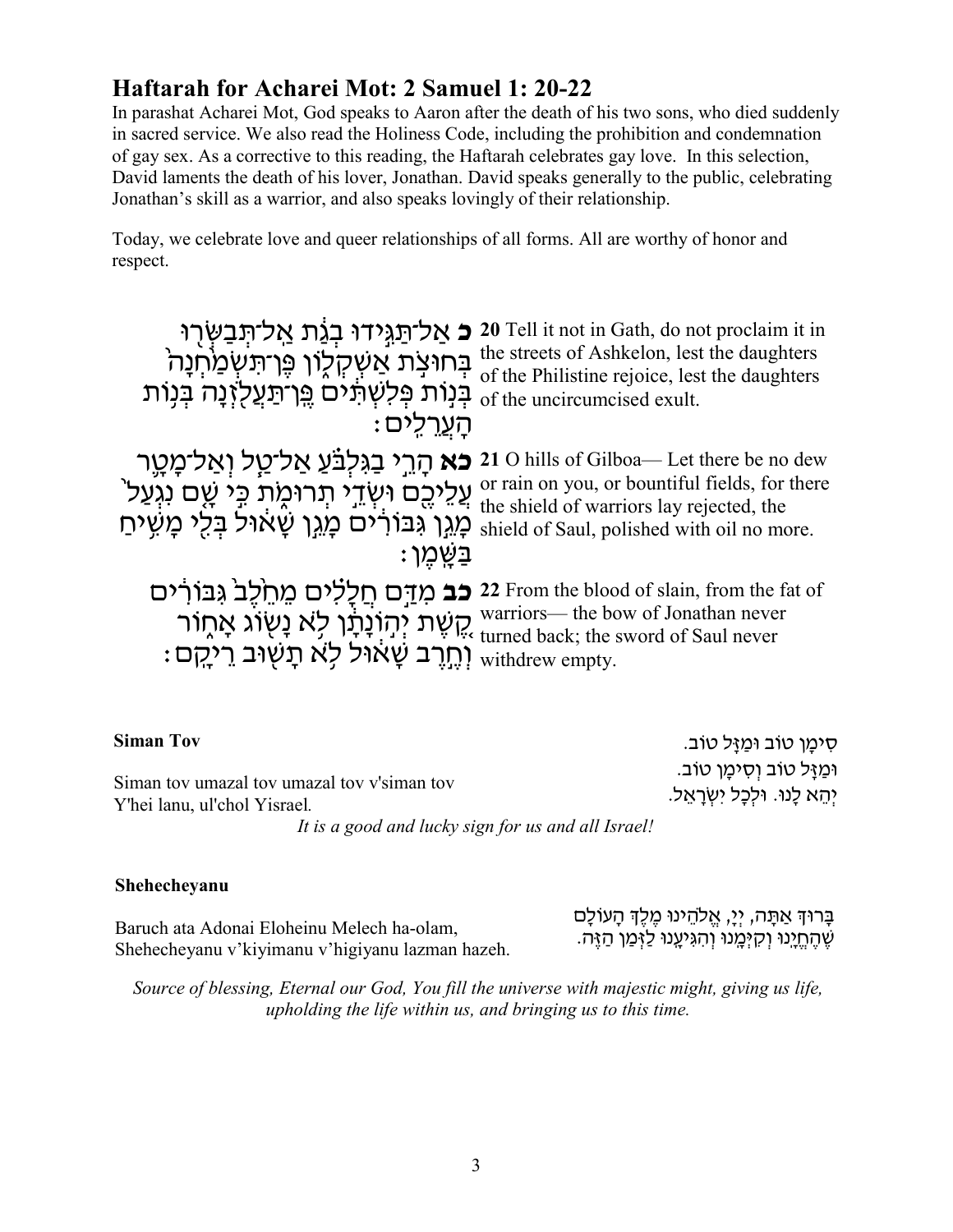### *Refuah Shleimah*

Emily Alpern-Fisch, Alan Appel, Ronni Behar, Ira Berlin, Michael Brenner, Ellen Buckley, Rose Burstin, Judith Chisholm, Barbara Cleveland, Netanel Felber, Chelo Fournier, Marlene Garnett, Barbara Gayler, Sandy Goldberg, Jeffrey Goodman, Richard Greenfield, Ezra Mac Grossman, David Hahn, Judy Hurvitz, Robin Kaplan, Deborah Kraut, Joan Kupferberg, Wasu Lawal, Lisa Lehman, Philip Levine, Stu Levine, Sam Levinson, Dan Lutenegger, Chris Mahle, Mildred Marin, Stephanie Mendez, Sophie Meyers, Bryant Monroe, Lynda Mulhauser, Robin Parry, Rebecca Prigal, Rachel bat Chava, Lois Rosen, Eric Rosenberg, Rabbi Steve Sager, Sarah Golde bat Shifrah, David Scheever, Charles Schussheim, Cynthia Seymour, Annette Shaw, Sam Sinkler, Eve Sparberg, Victor Springer, Yolande Spinnato, Betty Ustun, Heather Weisman, Mimi Wolf

### *We Remember a Few of Far Too Many Lives Lost to COVID-19*

Francesco Foltrani, 67, family doctor, Cingoli, Italy Jacqueline Paisano, 16, loved hearing music while her family danced, Denver, Colorado Sidney Miller II, 89, performer, promoter, and preserver of Black music, Arlington, Virginia

### *We Remember Those Lost to Violence in Washington, DC*

Gregory Burton, 62, NW DC; Darron Holmes, 28, SE DC; John Jones, 26, Temple Hills, MD; Tiffany Wiggins, 38, SE DC

### *Shiva*

Carol Bernstein Ellin, mother of Nan E. Kaufman; Ellen Jane London, mother of Clem Rastatter; Harvey Nathan, brother-in-law of Judy Hadley; Gail Sadick, mother of Sara Williams

#### *Shloshim*

Stephanie Gregory Mitchell

#### *Yahrzeit*

Ruth Sonnenblick Appleton, Cyril Bachorik, Louise Brunner, Beatrice Cantor Posner, Leon Chadajo, Patricia Cohn, Pauline Dorfman, Morris Enda, David J. Erlanger, Leon David Freedman, Helen Gaymont, Frank Giles, Harriet Goldman, Isador Asher Goldstein, Abraham Golub, Rabbi Milton Greenwald, Beverly Grusin, Esther Hoffer, Sylvia Jacobson, Arthur Joseph, Irving Karp, Ralph Kartzman, Dorothy Pollack Kirby, Phyllis Lavine, Harold Lipstein, David Melendy, Jack Millstein, Esperanza Pasco, Jane Ryan, Lydia Sablosky, Thomas Sablosky, Morris Gallup Sahr, Irwin Satin, May Shulman Savage, David Schooler, Irwin Schumacher, William Michael Shewchuk, James Stowe, Sophie Tenzer, Ted Wagman, Donna Walker, Ann Weiner, Jonathan Wentworth